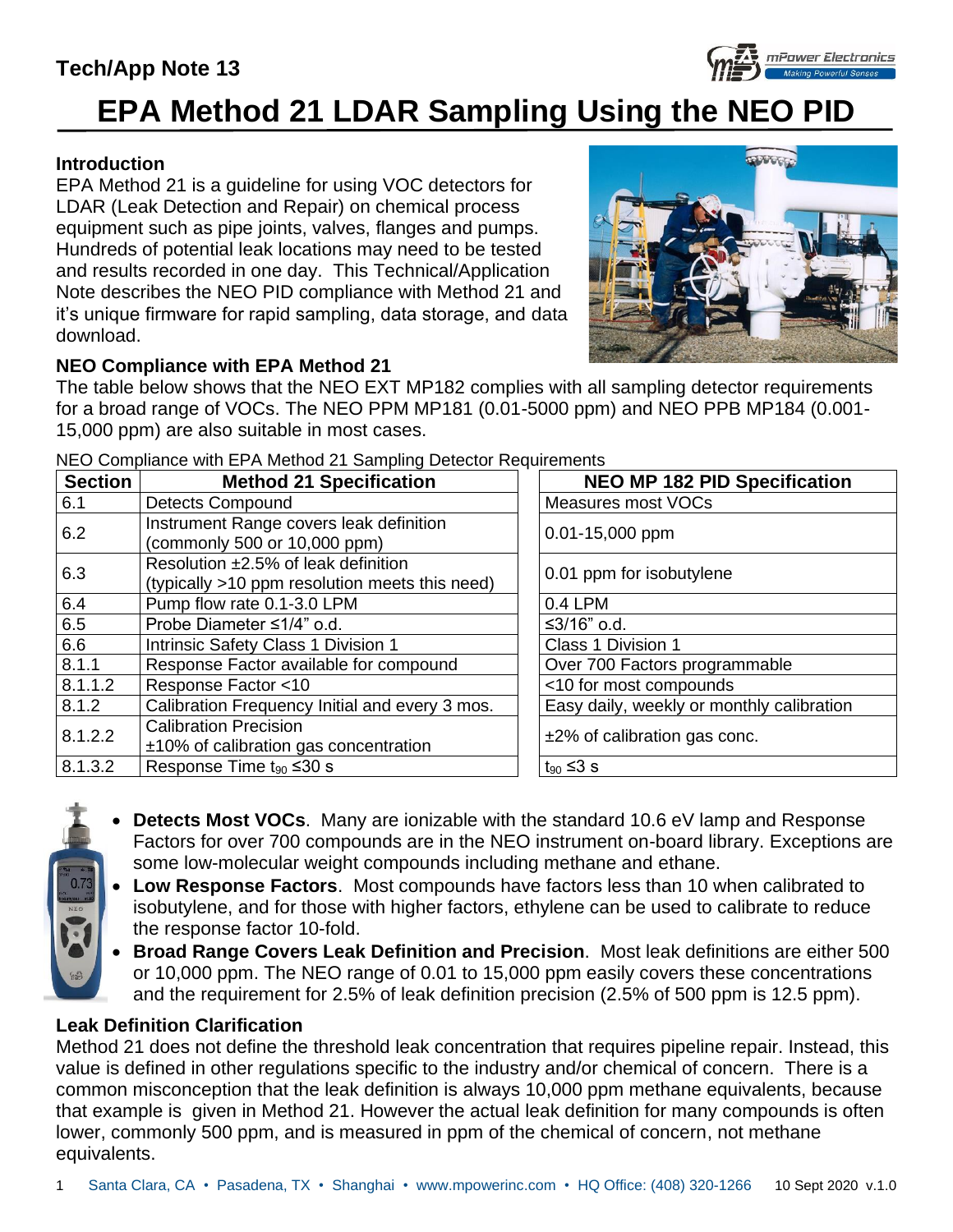#### **NEO Leak Detection and Repair (LDAR) Procedures**

To measure a sampling point:

- 1. Enter the Configuration Mode, go to Monitor Set-Up and place the NEO in Search Mode (see User Manual for details).
- 2. Set the User ID and the first Site ID in the following two menus. Note that text can be entered for ease of local site and user identification. Exit to the main menu.
- 3. The display shows "Ready…Start Sampling? When at the desired sampling location, press the Right key to start the pump and initiate the sampling period.
- 4. When the maximum or otherwise desired reading is observed, press the Down key to record the sample concentration. If the reading is faulty or uncertain and a second measurement is desired during this sampling period, press the Down Key again, as many times as desired. Multiple readings per sample location/period can thus be recorded (see data download screenshot below).
- 5. When satisfied with the sampling reading(s), press the Right key, and the unit asks "Stop Sampling?" Press the Left key to return to the same sampling period or the Right key to end the sample.
- 6. The Site ID is automatically incremented by one the next time a sampling is initiated. Up to 9999 sites can be entered, after which the first site data get overwritten.
- 7. If the sampling period is ended without having pressed the Down key to record a reading, no information will be stored in the Sample Record (see Computer Interface below) but the Site ID will still be incremented when the next sampling is started.